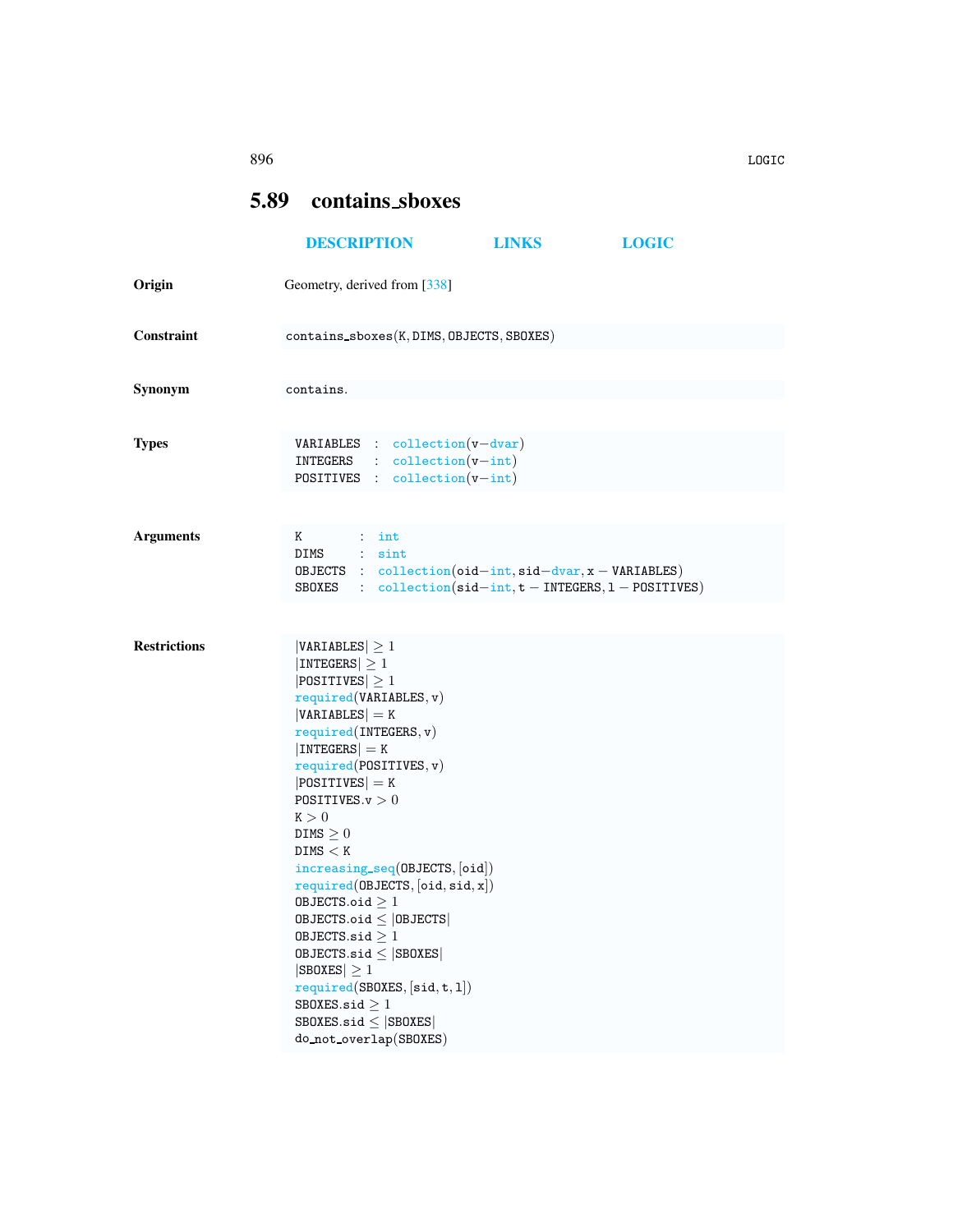Н

Holds if, for each pair of objects  $(O_i, O_j)$ ,  $i < j$ ,  $O_i$  contains  $O_j$  with respect to a set of dimensions depicted by DIMS.  $O_i$  and  $O_j$  are objects that take a shape among a set of shapes. Each *shape* is defined as a finite set of shifted boxes, where each shifted box is described by a box in a K-dimensional space at a given offset (from the origin of the shape) with given sizes. More precisely, a *shifted box* is an entity defined by its shape id sid, shift offset t, and sizes l. Then, a shape is defined as the union of shifted boxes sharing the same shape id. An *object* is an entity defined by its unique object identifier oid, shape id sid and origin x.

An object  $O_i$  *contains* an object  $O_j$  with respect to a set of dimensions depicted by DIMS if and only if, for all shifted boxes  $s_j$  associated with  $O_j$ , there exists a shifted box  $s_i$  of  $O_i$  such that  $s_i$  contains  $s_j$ . A shifted box  $s_i$  *contains* a shifted box  $s_j$  if and only if, for all dimensions  $d \in \text{DIMS}, (1)$  the start of  $s_i$  in dimension d is strictly less than the start of  $s_j$  in dimension d and (2) the end of  $s_j$  in dimension d is strictly less than the end of  $s_i$  in dimension d.

Purpose

<span id="page-1-0"></span>

| Example         | $\left( \begin{array}{c} 2,\{0,1\},\\ \left\langle \begin{array}{cc} \texttt{oid}-1 & \texttt{sid}-1 & \texttt{x}-\langle 1,1\rangle\,,\\ \texttt{oid}-2 & \texttt{sid}-2 & \texttt{x}-\langle 2,2\rangle\,,\\ \texttt{oid}-3 & \texttt{sid}-3 & \texttt{x}-\langle 3,3\rangle \end{array}\right\rangle,\\ \left( \begin{array}{c} \texttt{sid}-1 & \texttt{t}-\langle 0,0\rangle & 1-\langle 5,5\rangle\,,\\ \texttt{sid}-2 & \texttt{t}-\langle 0,0\rangle & 1-\langle 3,3\rangle,\end{array}\right\r$ |  |  |  |
|-----------------|----------------------------------------------------------------------------------------------------------------------------------------------------------------------------------------------------------------------------------------------------------------------------------------------------------------------------------------------------------------------------------------------------------------------------------------------------------------------------------------------------------|--|--|--|
|                 | Figure 5.200 shows the objects of the example. Since $O_1$ contains both $O_2$ and<br>$O_3$ , and since $O_2$ contains $O_3$ , the contains sboxes constraint holds.                                                                                                                                                                                                                                                                                                                                     |  |  |  |
| Typical         | 0BJECTS >1                                                                                                                                                                                                                                                                                                                                                                                                                                                                                               |  |  |  |
| Symmetries      | • Items of SBOXES are permutable.<br>• Items of OBJECTS.x, SBOXES.t and SBOXES.1 are permutable (same permutation<br>used).                                                                                                                                                                                                                                                                                                                                                                              |  |  |  |
| Arg. properties | Suffix-contractible wrt. OBJECTS.                                                                                                                                                                                                                                                                                                                                                                                                                                                                        |  |  |  |
| Remark          | One of the eight relations of the <i>Region Connection Calculus</i> [338]. The constraint<br>contains showes is a restriction of the original relation since it requires that each shifted<br>box of an object is contained by one shifted box of the other object.                                                                                                                                                                                                                                      |  |  |  |
| See also        | common keyword:<br>coveredby_sboxes, covers_sboxes,<br>disjoint_sboxes, equal_sboxes, inside_sboxes, meet_sboxes(rcc8),<br>non_overlap_sboxes(geometrical constraint, logic), overlap_sboxes(rcc8).                                                                                                                                                                                                                                                                                                      |  |  |  |
| Keywords        | <b>constraint type:</b> logic.<br><b>geometry:</b> geometrical constraint, rcc8.<br>miscellaneous: obscure.                                                                                                                                                                                                                                                                                                                                                                                              |  |  |  |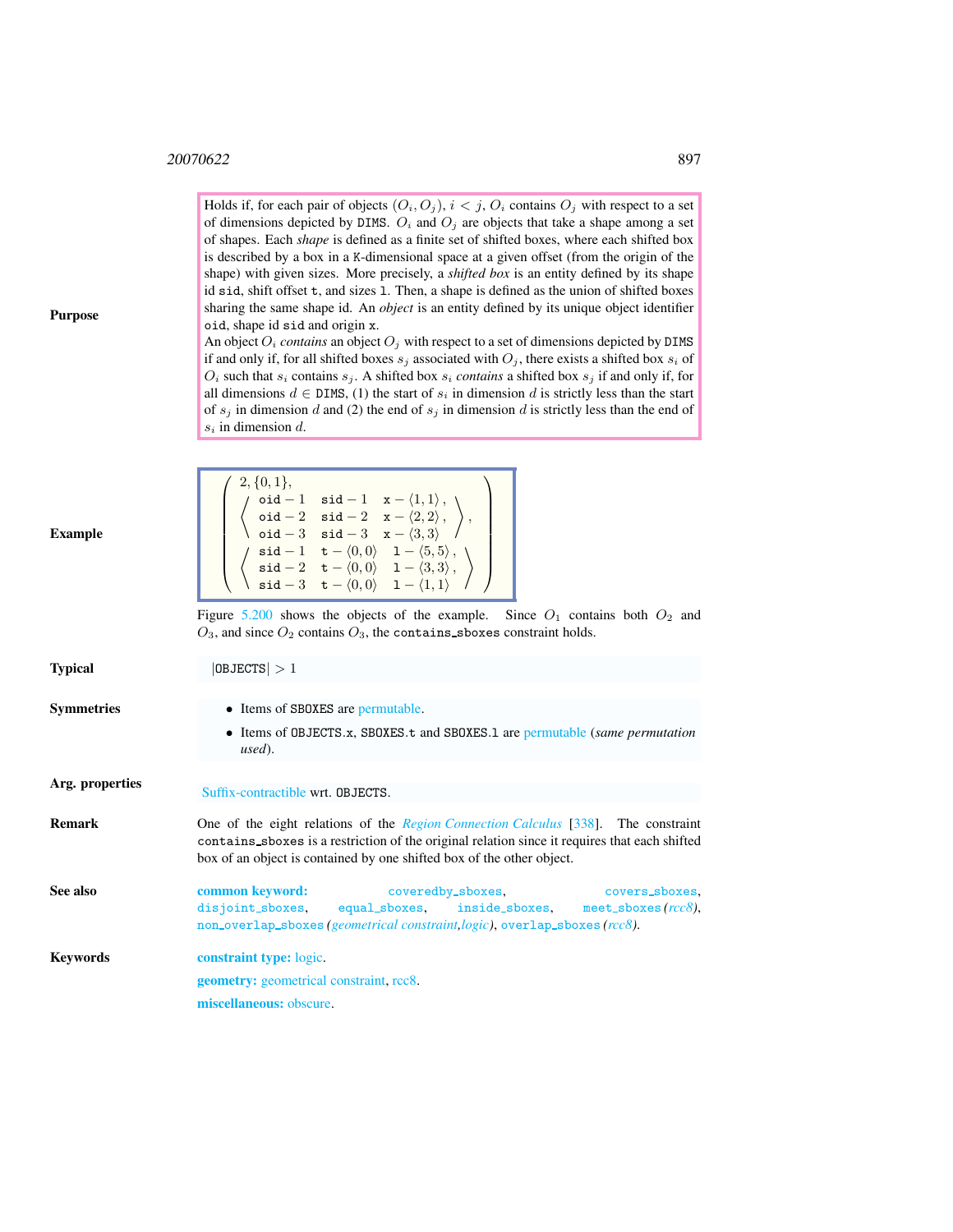

<span id="page-2-0"></span>